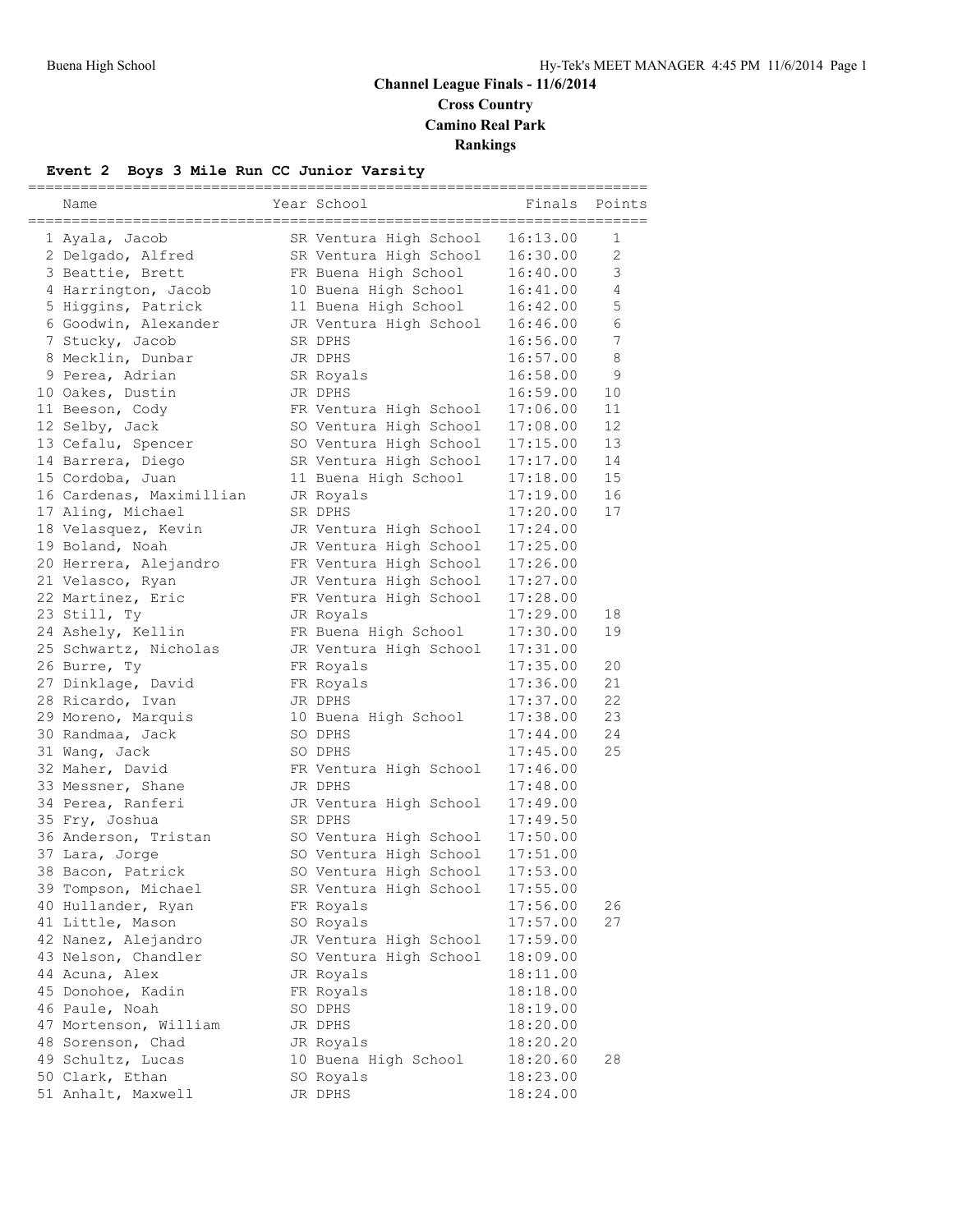# **Channel League Finals - 11/6/2014 Cross Country**

**Camino Real Park**

# **Rankings**

#### **....Event 2 Boys 3 Mile Run CC Junior Varsity**

| 52 Searsom, Liam        | SO DPHS                | 18:27.00 |    |
|-------------------------|------------------------|----------|----|
| 53 Duran, Luis          | SO Buena High School   | 18:33.00 |    |
| 54 Sanchez, Michael     | 10 Buena High School   | 18:35.00 |    |
| 55 Hernandez, Guillermo | FR Ventura High School | 18:37.00 |    |
| 56 Raynor, Kirk         | SR Royals              | 18:38.00 |    |
| 57 Willis, Kingston     | SR Ventura High School | 18:41.00 |    |
| 58 Nguyen, Jonathan     | SO Royals              | 18:51.00 |    |
| 59 Vecchio, Trevor      | JR Ventura High School | 18:53.00 |    |
| 60 Jespersen, Andrew    | 11 Buena High School   | 18:54.00 |    |
| 61 Hernandez, Mark      | 9 SB Dons              | 18:57.00 | 29 |
| 62 Wise, Eric           | 11 Buena High School   | 18:59.00 |    |
| 63 Steele, Griffin      | SO Royals              | 19:00.00 |    |
| 64 Sessa, Jonathan      | SO Ventura High School | 19:01.00 |    |
| 65 Nerdin, Clay         | FR Royals              | 19:04.00 |    |
|                         |                        |          |    |
| 66 Regan, Case          | SO DPHS                | 19:06.00 |    |
| 67 Garcia, Nicholas     | SO Ventura High School | 19:07.00 |    |
| 68 Watson, Caleb        | SO Ventura High School | 19:08.00 |    |
| 69 Poirier, Nicholas    | 11 SB Dons             | 19:13.00 | 30 |
| 70 Brashears, Travis    | SR Royals              | 19:15.00 |    |
| 71 Danza, Cliff         | 11 Buena High School   | 19:16.00 |    |
| 72 Young, Loren         | SO DPHS                | 19:18.00 |    |
| 73 Poirier, Alexander   | 9 SB Dons              | 19:19.00 | 31 |
| 74 Johnson, Samuel      | 10 SB Dons             | 19:19.10 | 32 |
| 75 Bonilla, Jasen       | SO Ventura High School | 19:19.30 |    |
| 76 Kemmerer, Spencer    | SO DPHS                | 19:20.00 |    |
| 77 Van Mieghem, Dylan   | JR DPHS                | 19:21.00 |    |
| 78 Neal, Matt           | FR Royals              | 19:22.00 |    |
| 79 Garcia, Juan         | JR Ventura High School | 19:23.00 |    |
| 80 Willett, Daniel      | FR DPHS                | 19:27.00 |    |
| 81 Balog, Marc          | JR Ventura High School | 19:30.00 |    |
| 82 Medrano, Derek       | SO Ventura High School | 19:36.00 |    |
| 83 Loudermilk, Isaac    | JR Ventura High School | 19:37.00 |    |
| 84 Zhang, Kai           | 12 SB Dons             | 19:39.00 | 33 |
| 85 Harwood, Jake        | FR Buena High School   | 19:42.00 |    |
| 86 Flores, Anthony      | 10 SB Dons             | 19:43.00 | 34 |
| 87 Moyoner, Charles     | 12 SB Dons             | 19:45.00 | 35 |
| 88 Hirsch, Timmy        | FR Royals              | 19:46.00 |    |
| 89 Lane, Chris          | SO DPHS                | 19:47.00 |    |
| 90 Katzer, Nicholas     | JR DPHS                | 19:49.00 |    |
| 91 Kruft, Bodhi         | 11 SB Dons             | 19:51.00 |    |
| 92 Martinez, Alonzo     | SR Ventura High School | 19:52.00 |    |
| 93 Widdig, Aaron        | SR Royals              | 19:54.00 |    |
| 94 Belfiore, William    | 12 SB Dons             | 19:57.00 |    |
| 95 Koc, Murat           | 12 SB Dons             | 20:02.00 |    |
| 96 Kelley, Daniel       | SO Ventura High School | 20:03.00 |    |
| 97 Huerta, Armando      | FR Royals              | 20:06.00 |    |
| 98 Munizich, Sutter     | 10 SB Dons             | 20:08.00 |    |
| 99 Limneos, Kyler       | FR Ventura High School | 20:10.00 |    |
| 100 Fisher, Kai         | SO Royals              | 20:16.00 |    |
| 101 Highfill, Jaimeson  | SO Royals              | 20:20.00 |    |
| 102 Hollstien, Erik     | FR DPHS                | 20:22.00 |    |
| 103 Geser, Aaron        | 10 SB Dons             | 20:24.00 |    |
| 104 Mendez, Casey       | 10 SB Dons             | 20:25.00 |    |
| 105 Rickard, Kiernan    | FR Ventura High School | 20:27.00 |    |
|                         |                        |          |    |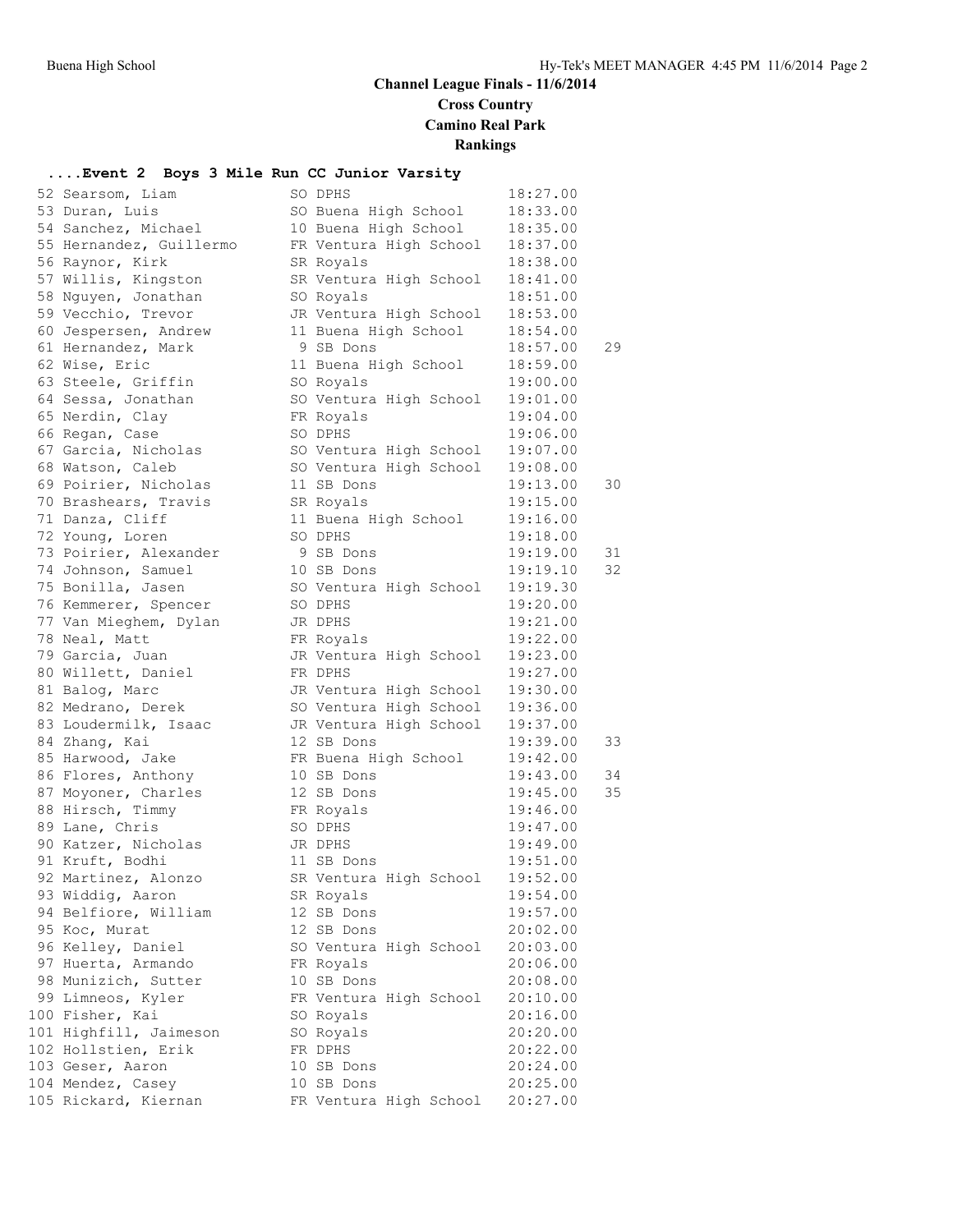## **Channel League Finals - 11/6/2014 Cross Country**

**Camino Real Park**

**Rankings**

#### **....Event 2 Boys 3 Mile Run CC Junior Varsity**

| 106 Hampp, Franz                            | 12 SB Dons                      | 20:30.00             |
|---------------------------------------------|---------------------------------|----------------------|
| 107 Sulit, Andre                            | SO Buena High School            | 20:32.00             |
| 108 Lopez, Emmanuel                         | 9 SB Dons                       | 20:33.00             |
| 109 Ngo, Darian                             | JR Royals                       | 20:38.00             |
| 110 Jalaty, Evan                            | 11 Buena High School            | 20:41.00             |
| 111 Severson, Nathan                        | FR DPHS                         | 20:53.00             |
| 112 Casey, Anthony                          | FR Buena High School            | 21:14.00             |
| 113 Forte, Vaughn                           | SO DPHS                         | 21:22.00             |
| 114 Carbajal, Matthew                       | SR DPHS                         | 21:27.00             |
| 115 Alcasas, Alvin                          | SO Ventura High School          | 21:28.00             |
| 116 Zheng, Kai                              | SO Royals                       | 21:30.00             |
| 117 Arshadi, Alexander                      | FR DPHS                         | 21:36.00             |
| 118 Carlos, Donnie                          | SO Royals                       | 21:39.00             |
| 119 Borden, Benjamin                        | 11 SB Dons                      | 21:45.00             |
| 120 Wright, Jace                            | FR Royals                       | 21:46.00             |
| 121 Carbajal, Diego                         | FR DPHS                         | 21:51.00             |
| 122 Francis, Sean                           | JR Ventura High School          | 21:54.00             |
| 123 Cullen, Ryan                            | 12 SB Dons                      | 21:55.00             |
| 124 Wright, Eli                             | FR Royals                       | 21:56.00             |
| 125 Gibbings, Nathan                        | SO Royals                       | 21:58.00             |
| 126 Osgood, Dylan                           | SO Royals                       | 21:59.00             |
| 127 Bock, Bryan                             | 10 SB Dons                      | 22:09.00             |
| 128 Beal, Dawson                            | FR Buena High School            | 22:13.00             |
| 129 Raymond, Miles                          | FR DPHS                         | 22:21.00             |
| 130 Owens, Nathan                           | 12 SB Dons                      | 22:31.00             |
| 131 Apodaca, Paul                           | 9 SB Dons                       | 22:33.00             |
| 132 Hogan, Avery                            | 9 SB Dons                       | 22:39.00             |
| 133 Halk, Michael                           | 10 Buena High School            | 22:42.00             |
| 134 Stokes, Nathan                          | 11 SB Dons                      | 22:57.00             |
| 135 Athlete, Boy1                           | Ventura High School             | 23:00.00             |
| 136 Kearns, Lorenzo                         | FR Ventura High School          | 23:01.00             |
| 137 Li, Michael                             | SR DPHS                         | 23:08.00             |
| 138 Murphy, Tyler                           | FR Ventura High School          | 23:13.00             |
| 139 Falls, Ethan                            | 11 Buena High School            | 23:14.00             |
| 140 Phillips, Dillon                        | SR DPHS                         | 23:20.00             |
| 141 Euwer, John                             | 11 SB Dons                      | 23:25.00             |
| 142 Peyton, Aaron                           | 9 SB Dons                       | 23:26.00             |
| 143 Stull, Alexander                        | FR DPHS                         | 23:28.00             |
| 144 Phillips, Donovan                       | SO DPHS                         | 23:31.00             |
| 145 Varesio, Wade                           | FR DPHS                         | 23:32.00             |
| 146 Greathouse, Matthew                     | FR DPHS                         | 23:34.00             |
| 147 Kuo, Sean                               | JR DPHS                         | 23:37.00             |
| 148 Nebeker, Dylan                          | FR DPHS                         | 23:40.00             |
| 149 Dorfman, Tyler<br>150 Villacrusis, Ryan | SO Royals                       | 23:41.00<br>23:50.00 |
| 151 Swanson, Nicholas                       | FR Royals<br>FR DPHS            | 23:56.00             |
| 152 Christensen, Brian                      | 9 SB Dons                       | 24:08.00             |
| 153 Velasco, Ernie                          |                                 | 24:23.00             |
| 154 Sap, Nick                               | FR Buena High School            | 24:24.00             |
| 155 Wilson, Piers                           | FR Buena High School<br>FR DPHS | 26:05.00             |
| 156 Ditlof, John                            | FR Ventura High School          | 26:19.00             |
| 157 Morello, Gabriel                        | 9 SB Dons                       | 26:24.00             |
| 158 Chen, Lorenz                            | FR DPHS                         | 26:24.00             |
| 159 Borek, Grant                            | FR DPHS                         | 26:24.00             |
|                                             |                                 |                      |